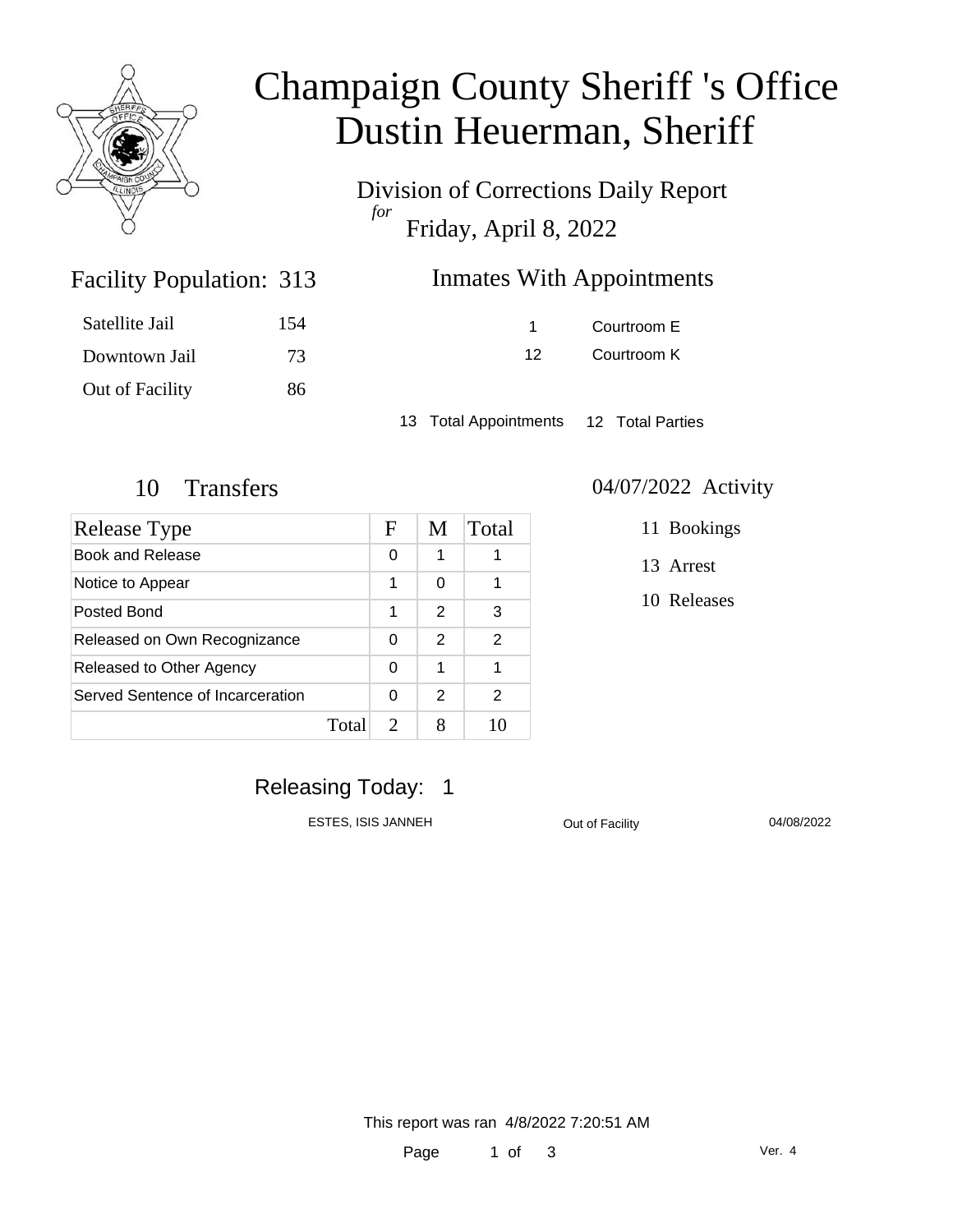

# Champaign County Sheriff 's Office Dustin Heuerman, Sheriff

Division of Corrections Daily Report *for* Friday, April 8, 2022

#### Custody Status Count

- Electronic Home Dentention 16
	- Felony Arraignment 11
		- Felony Other 2
	- Felony Pre-Sentence 7
		- Felony Pre-Trial 228
	- Felony Pre-Trial DUI 5
	- Felony Sentenced CCSO 7
	- Felony Sentenced IDOC 23
		- Hold Other 2
	- Misdemeanor Arraignment 3
		- Misdemeanor Pre-Trial 5
- Misdemeanor Sentenced CCSO 1
	- Remanded to DHS 2
	- Traffic Arraignment 1
		- Total 313

This report was ran 4/8/2022 7:20:51 AM